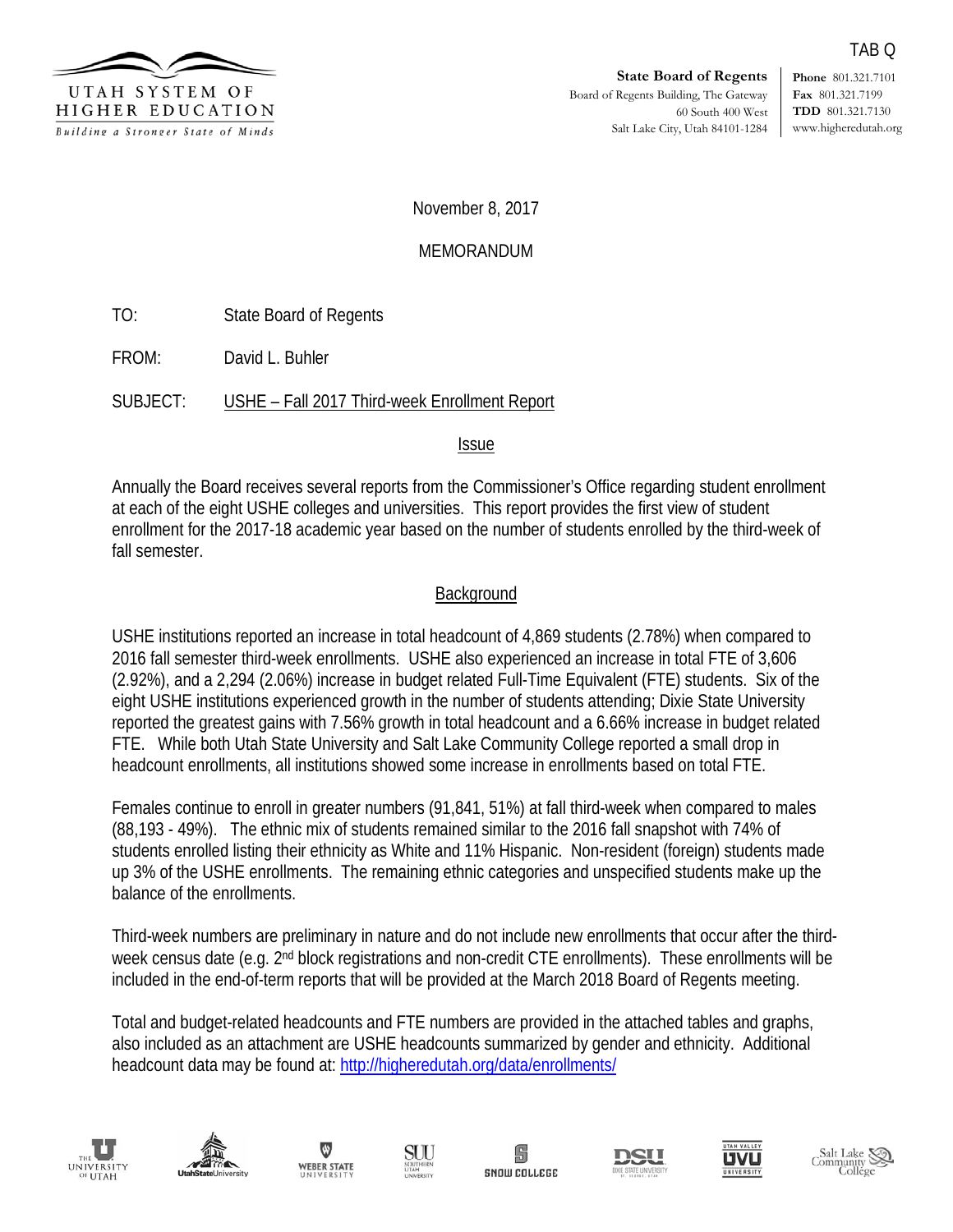Commissioner's Recommendation

This item is for information only; no action is necessary.

\_\_\_\_\_\_\_\_\_\_\_\_\_\_\_\_\_\_\_\_\_\_\_\_\_\_\_ David L. Buhler Commissioner of Higher Education

DLB/KLH/JAC **Attachments**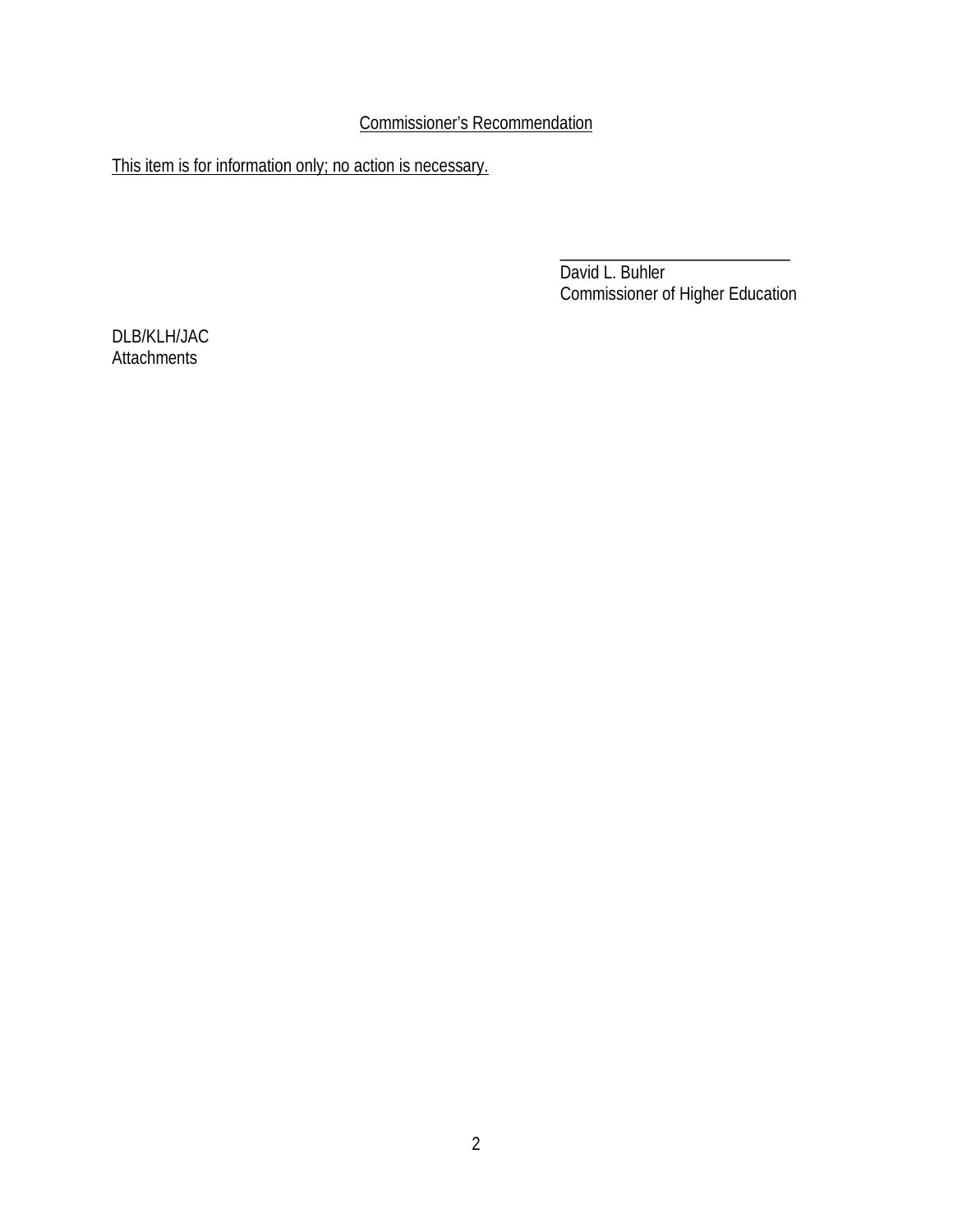# **Utah System of Higher Education**

**Contract Contract** 

*Fall 2017 3rd Week Headcount Enrollment Report* 

| <b>TOTAL HEADCOUNT</b><br>(Budget Related & Self Support) | 2016    | 2017    | <b>CHANGE</b> | <b>CHANGE</b> |
|-----------------------------------------------------------|---------|---------|---------------|---------------|
| University of Utah                                        | 32,061  | 32,800  | 739           | 2.30%         |
| <b>Utah State University</b>                              | 28,118  | 27,679  | 439           | $-1.56%$      |
| Weber State University                                    | 26,809  | 27,949  | 1,140         | 4.25%         |
| Southern Utah University*                                 | 8,955   | 9,468   | 513           | 5.73%         |
| Snow College                                              | 5,350   | 5,563   | 213           | 3.98%         |
| Dixie State University                                    | 8,993   | 9,673   | 680           | 7.56%         |
| <b>Utah Valley University</b>                             | 34,978  | 37,282  | 2,304         | 6.59%         |
| Salt Lake Community College                               | 29,901  | 29,620  | 281           | $-0.94%$      |
| <b>USHE</b>                                               | 175,165 | 180,034 | 4,869         | 2.78%         |

| <b>BUDGET RELATED HEADCOUNT</b> | 2016    | 2017    | <b>CHANGE</b>         | <b>CHANGE</b> |
|---------------------------------|---------|---------|-----------------------|---------------|
| University of Utah              | 31,252  | 31,965  | 713                   | 2.28%         |
| <b>Utah State University</b>    | 25,778  | 25,339  | 439<br>$\overline{a}$ | $-1.70%$      |
| Weber State University          | 18,418  | 18,808  | 390                   | 2.12%         |
| Southern Utah University*       | 8,152   | 8,479   | 327                   | 4.01%         |
| Snow College                    | 4,822   | 4,906   | 84                    | 1.74%         |
| Dixie State University          | 7,753   | 8,242   | 489                   | 6.31%         |
| <b>Utah Valley University</b>   | 27,479  | 28,614  | 1,135                 | 4.13%         |
| Salt Lake Community College     | 23,335  | 22,999  | 336                   | $-1.44%$      |
| <b>USHE</b>                     | 146,989 | 149,352 | 2,363                 | 1.61%         |

*\* SUU modified their 2016 Third week enrollment counts for 2017 comparison purposes*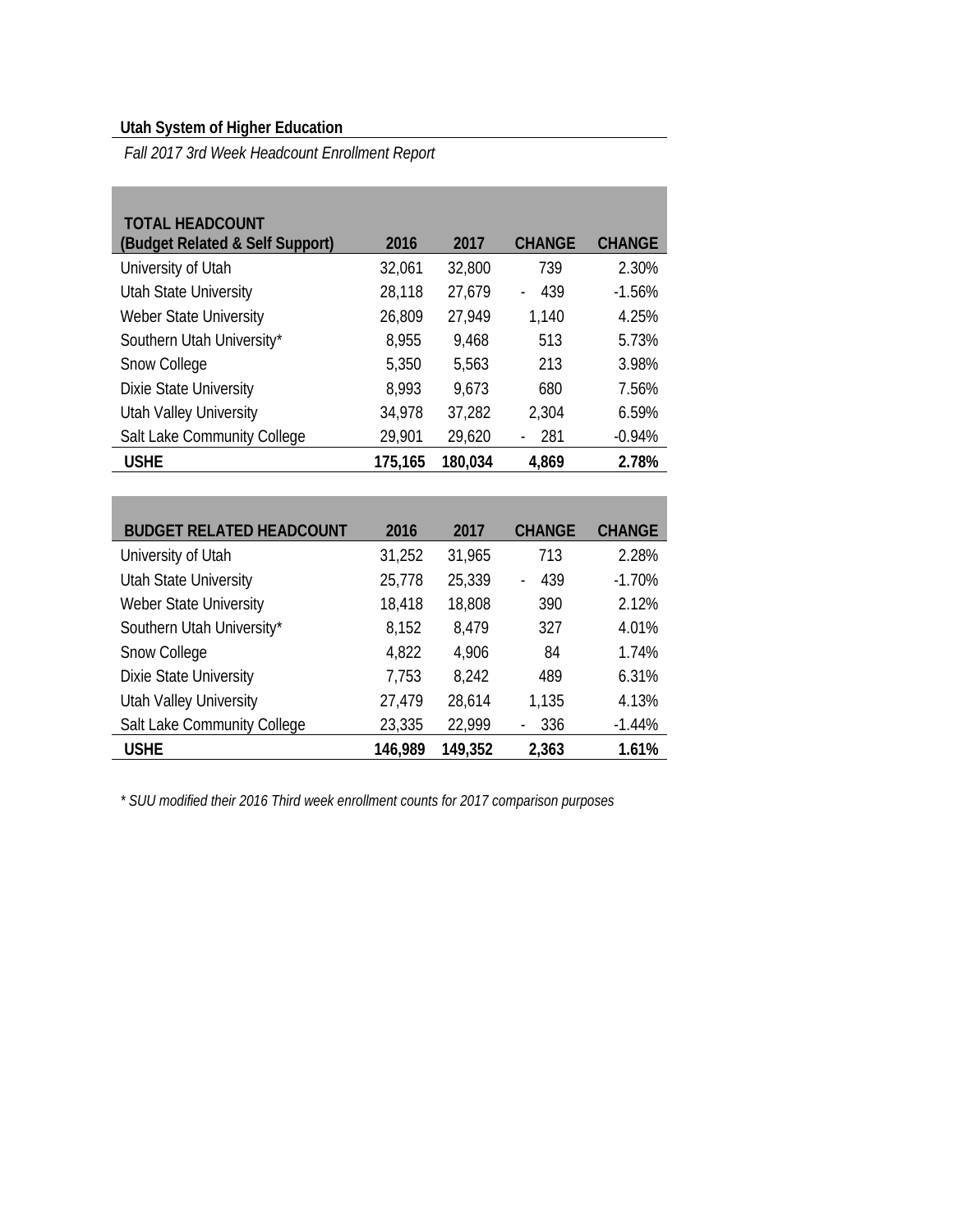## **Utah System of Higher Education**

*Fall 2017 3rd Week FTE Student Enrollment Report* 

| <b>TOTAL FTE</b>                |         |         |               |               |
|---------------------------------|---------|---------|---------------|---------------|
| (Budget Related & Self Support) | 2016    | 2017    | <b>CHANGE</b> | <b>CHANGE</b> |
| University of Utah              | 27,439  | 27,984  | 545           | 1.98%         |
| <b>Utah State University</b>    | 21,974  | 22,024  | 49            | 0.22%         |
| Weber State University          | 16,509  | 17,183  | 674           | 4.08%         |
| Southern Utah University*       | 7,186   | 7,542   | 357           | 4.96%         |
| Snow College                    | 4,034   | 4,085   | 52            | 1.28%         |
| Dixie State University          | 6,852   | 7,382   | 530           | 7.74%         |
| <b>Utah Valley University</b>   | 23,706  | 25,037  | 1,331         | 5.61%         |
| Salt Lake Community College     | 15,624  | 15,693  | 69            | 0.44%         |
| <b>USHE</b>                     | 123,325 | 126,930 | 3,606         | 2.92%         |

| <b>BUDGET RELATED FTE</b>     | 2016    | 2017    | <b>CHANGE</b> | <b>CHANGE</b> |
|-------------------------------|---------|---------|---------------|---------------|
| University of Utah            | 26,981  | 27,536  | 555           | 2.06%         |
| <b>Utah State University</b>  | 20,470  | 20,524  | 54            | 0.26%         |
| Weber State University        | 12,980  | 13,179  | 199           | 1.53%         |
| Southern Utah University*     | 6,985   | 7,284   | 298           | 4.27%         |
| Snow College                  | 3,734   | 3,744   | 10            | 0.27%         |
| <b>Dixie State University</b> | 6,343   | 6,765   | 423           | 6.66%         |
| <b>Utah Valley University</b> | 20,470  | 21,317  | 847           | 4.14%         |
| Salt Lake Community College   | 13,401  | 13,308  | 93            | $-0.69%$      |
| <b>USHE</b>                   | 111,363 | 113,657 | 2,294         | 2.06%         |

Notes:

Rounding Error - FTEs are calculated then rounded to the nearest one

*\* SUU modified their 2016 third week enrollment counts for 2017 comparison purposes*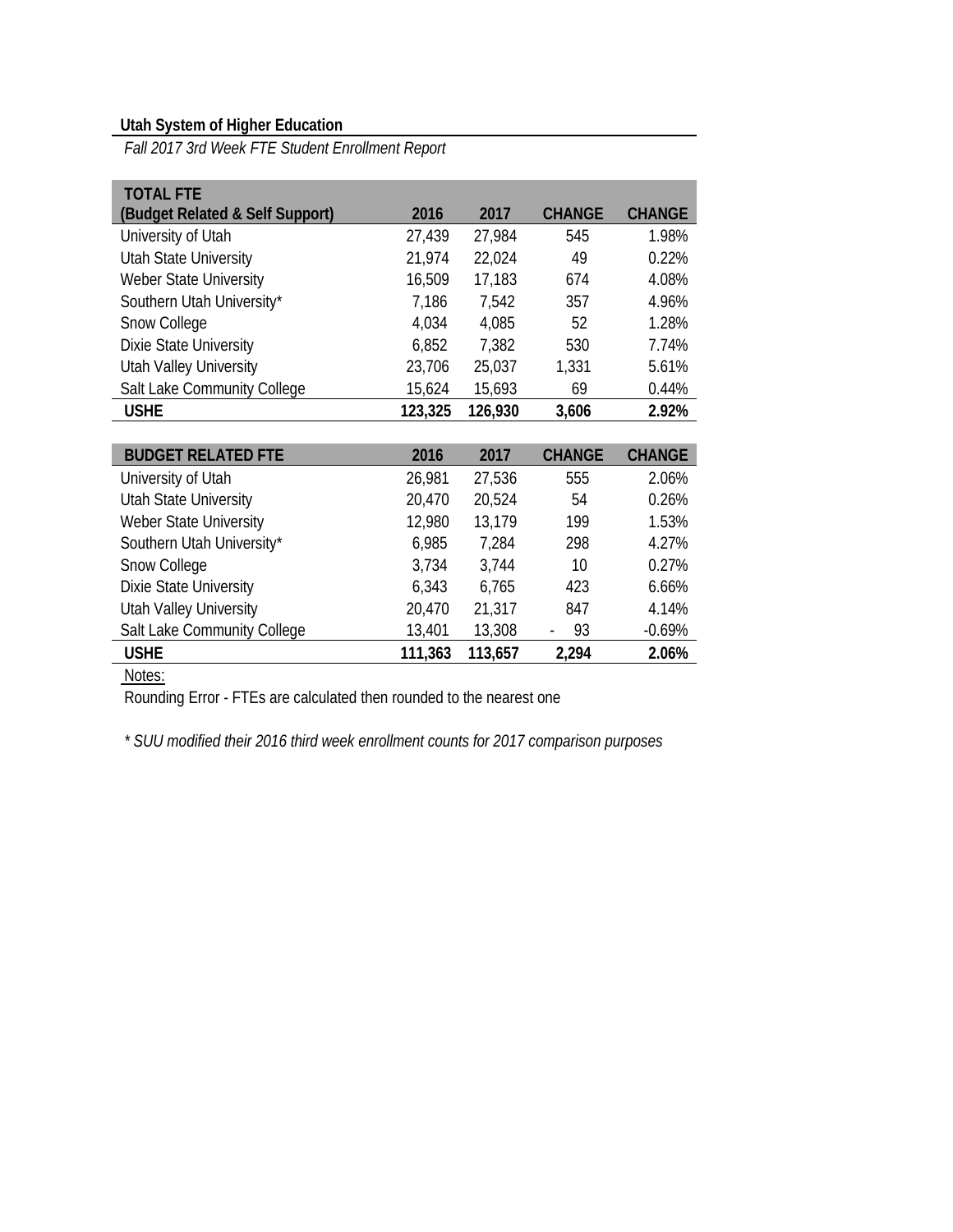

#### **Utah System of Higher Education**

*Fall 2017 3rd Week Total Headcount by Gender & Ethnicity* 

| <b>GENDER</b>                       | 2016    | 2017    | <b>CHANGE</b>  | <b>CHANGE</b> |
|-------------------------------------|---------|---------|----------------|---------------|
| Female                              | 88,630  | 91,841  | 3,211          | 3.62%         |
| Male                                | 86,535  | 88,193  | 1,658          | 1.92%         |
| Total                               | 175,165 | 180,034 | 4,869          | 2.78%         |
|                                     |         |         |                |               |
| <b>Ethnicity</b>                    | 2016    | 2017    | <b>CHANGE</b>  | <b>CHANGE</b> |
| American Indian Alaskan             | 1,510   | 1,506   | $\overline{4}$ | $-0.26%$      |
| Asian                               | 4,272   | 4,459   | 187            | 4.38%         |
| <b>Black or African American</b>    | 2,344   | 2,497   | 153            | 6.53%         |
| Hispanic or Latino                  | 18,456  | 19,887  | 1,431          | 7.75%         |
| Native Hawaiian or Pacific Islander | 1,361   | 1,384   | 23             | 1.69%         |
| White                               | 130,495 | 133,878 | 3,383          | 2.59%         |
| Multiple                            | 4,869   | 5,348   | 479            | 9.84%         |
| Non Resident Alien                  | 5,567   | 5,226   | 341            | $-6.13%$      |
| Unspecified                         | 6,291   | 5,849   | 442            | $-7.03%$      |
| Total                               | 175,165 | 180,034 | 4,869          | 2.78%         |

*\* SUU modified their 2016 third week enrollment counts for 2017 comparison purposes (adjustments made based on known population)*